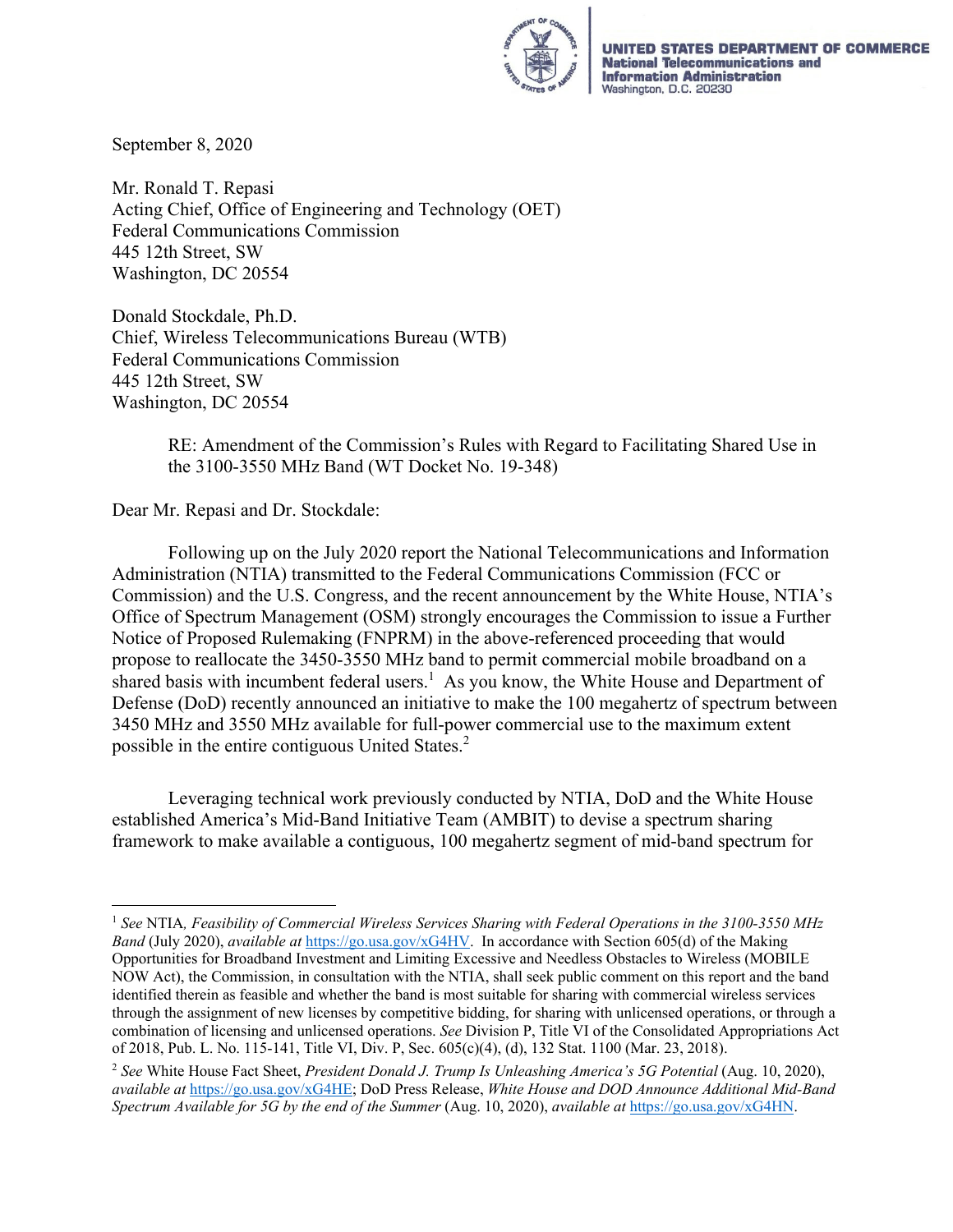use in 5G development.<sup>3</sup> This framework establishes a spectrum-sharing solution that allows 5G development to progress in the private sector, while at the same time, allowing the U.S. military to continue to use that spectrum to meet national security requirements. DoD has agreed to minimize operations in the 3450-3550 MHz band to the extent possible. However, to ensure the preservation of military capabilities, readiness and national security, the military still requires permanent access in a limited number of geographic locations, periodic temporary access to a subset of the permanent access areas, access off the coast by Navy ships at extended ranges, and access wherever required in the event of a national emergency.<sup>4</sup> In continued support of this initiative and in anticipation of a forthcoming FNPRM, OSM in Enclosure 1 hereby provides the Commission's Office of Engineering and Technology and Wireless Telecommunications Bureau proposed text for a new US footnote to the Table of Frequency Allocations, including a description and preliminary list of DoD Cooperative Planning Areas (CPAs) and Periodic Use Areas (PUAs) in which DoD will continue to operate.

CPAs are geographic locations where federal use shall retain priority indefinitely over non-federal operations in the band and are further described in Enclosure 2. PUAs are geographic locations where federal use shall retain priority over non-federal operations for episodic periods and are further described in Enclosure 3. In both cases, federal users may require protection from interference from non-federal operations, either indefinitely or episodically. Geographic locations can be CPAs only or both CPAs and PUAs.

The AMBIT analysis and framework is based on an initial plan to make the 3450-3550 MHz band available for commercial use first in the contiguous United States. This approach enables expedited spectrum sharing for the benefit of the nation. However, NTIA and DoD plan to conduct additional analysis of federal operations in Alaska, Hawaii and the U.S. Territories and Possessions, in close cooperation with industry stakeholders to identify additional CPAs and PUAs outside of the contiguous United States.

Overall, the AMBIT spectrum sharing framework will be facilitated by DoD modifying its concepts of operations for testing and training in the contiguous United States. While DoD must maintain access to the band due to its mission requirements, DoD users are able to share the band through various approaches, which include but are not limited to compressing operations outside of the 3450-3550 MHz band, creating separation in space and/or time, and by modifying equipment. Below are two specific examples.

The first case is Shipborne Radar 3 (SB3) addressed in NTIA's January Technical Report. AMBIT determined effective operating procedures for sharing the band that protect both the ships and 5G. However, due to the unique propagation of electromagnetic spectrum over water, known as ducting, which can result in exceedingly long ranges of signal coverage due to extremely low radio propagation losses, the Navy plans to develop capabilities operating in

<sup>3</sup> E. Drocella, R. Sole, N. LaSorte, *Technical Feasibility of Sharing Federal Spectrum with Future Commercial Operations in the 3450-3550 MHz Band*, Technical Report 20-546 (Jan. 27, 2020), *available at* https://go.usa.gov/xG46c. 4 *See, e.g*., 47 U.S.C. Sec. 606(c); 47 C.F.R. Part 214.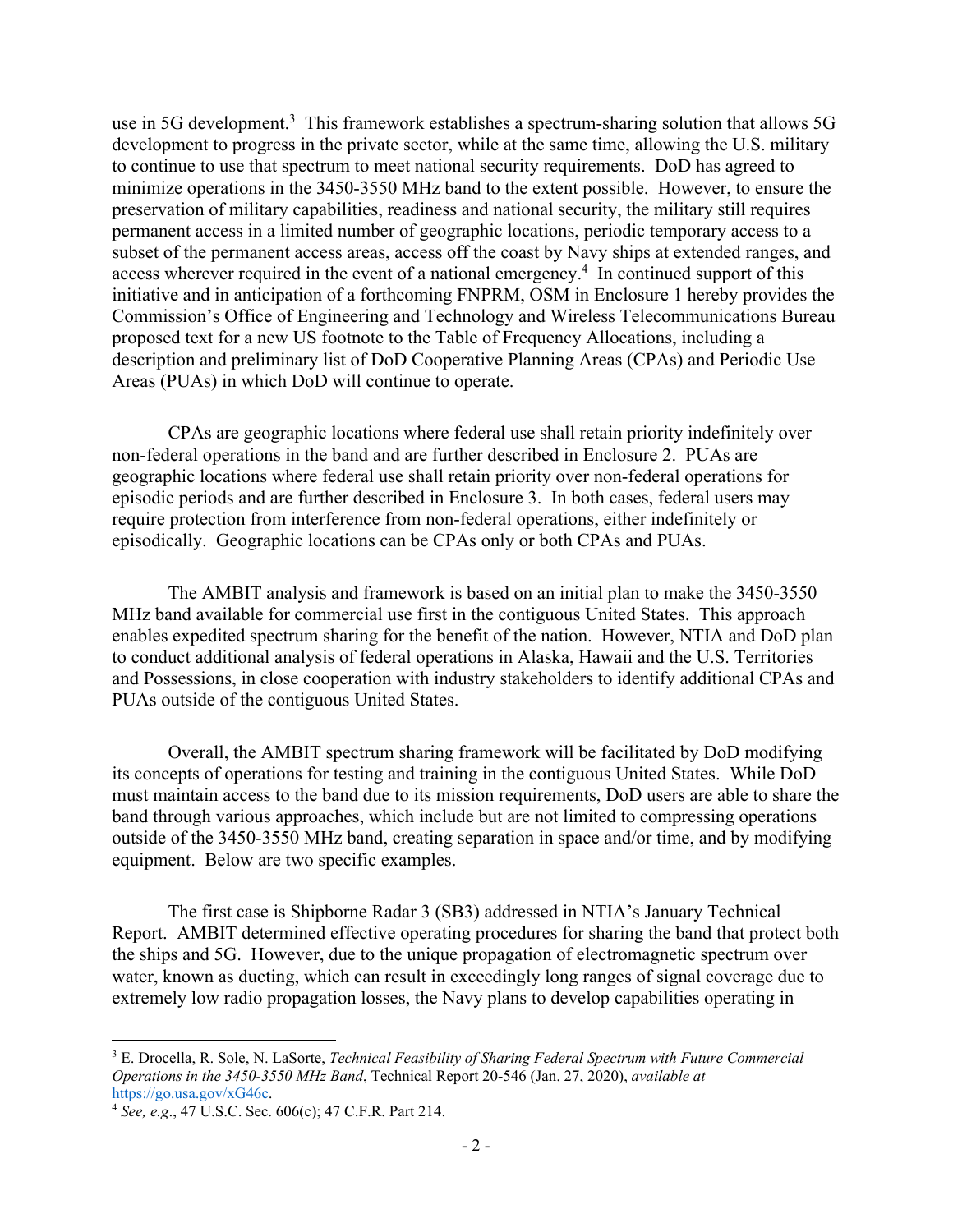another band that will augment SB3. This will allow the Navy to reduce operational use of the 3450-3550 MHz band at the horizon, reducing an interference source to and from 5G.

The second case is U.S. Air Force Station Keeping Equipment (SKE), which enhances flight safety and facilitates formation flight of cargo aircraft. As described in NTIA's January Technical Report, SKE formations can range in size from a two-aircraft element to multi-element formations. The U.S. Air Force plans to replace the system with one that operates in another band in order to improve 5G spectrum availability and operational effectiveness of the necessary SKE mission. This process may take up to a decade before all aircraft are retrofitted with the new equipment. To ensure readiness until the system is replaced, the Air Force will only use the lower 40 megahertz of the band (3450-3490 MHz) in two CPAs, providing immediate access to the upper 60 megahertz segment (3490-3550 MHz) with the possibility of the entire 100 megahertz becoming available with successful coordination across two CPAs where high tempo operations occur. The remainder of the contiguous U.S. will be unencumbered by the SKE missions. A more detailed description of the proposed SKE CPAs and PUA is at Enclosure 4.

In addition, OSM suggests that the FNPRM seek comment on non-federal technical parameters that would inform effective federal and non-federal coordination and coexistence in the band. Please find enclosed (Enclosure 5) the 5G characteristics and parameter assumptions used in the recent AMBIT analysis. These characteristics and assumptions formed the basis for DoD's technical analyses to determine the required separation distances between commercial 5G mobile broadband operations and DoD radar operations in CPAs to preclude mutual harmful interference between the existing radars and new 5G equipment. OSM encourages industry stakeholders to carefully assess their anticipated technical requirements to facilitate cooperative coexistence with military radar operations.

Finally, on August 17, 2020, OSM kicked off the federal transition planning process in preparation for an auction of the 3450-3550 MHz band as early as December 13, 2021. Section 113(h)(1) of the NTIA Organization Act, as amended (47 U.S.C. § 923(h)(1)), requires eligible federal entities submit transition plans to NTIA and the Technical Panel no later than 240 days before the auction commencement. Accordingly, OSM informed the affected agencies that the deadline for submitting transition plans is April 16, 2021, and provided them initial guidance for preparing the plans. Moving forward, OSM and DoD will hold workshops to receive input from and provide information to industry stakeholders, before licenses are auctioned, regarding commercial network planning and deployments in order to minimize impacts from incumbent federal operations on future commercial operations. The workshops may continue with licensees after the auction as necessary to resolve coordination issues and facilitate mutual agreements.

The White House and DoD announcement, this rulemaking, and the parallel transition process represent critical steps necessary to meet U.S. spectrum needs for 5G wireless broadband in mid-band spectrum while ensuring that DoD can maintain critical capabilities and readiness while continuing to perform its essential national security missions. OSM intends to facilitate an interagency steering group of NTIA, FCC, and DoD executive level experts to oversee, shepherd and coordinate the various moving parts as this spectrum band proceeds to auction, as was effectively done for the 1695-1710 MHz and 1755-1780 MHz bands. OSM looks forward to our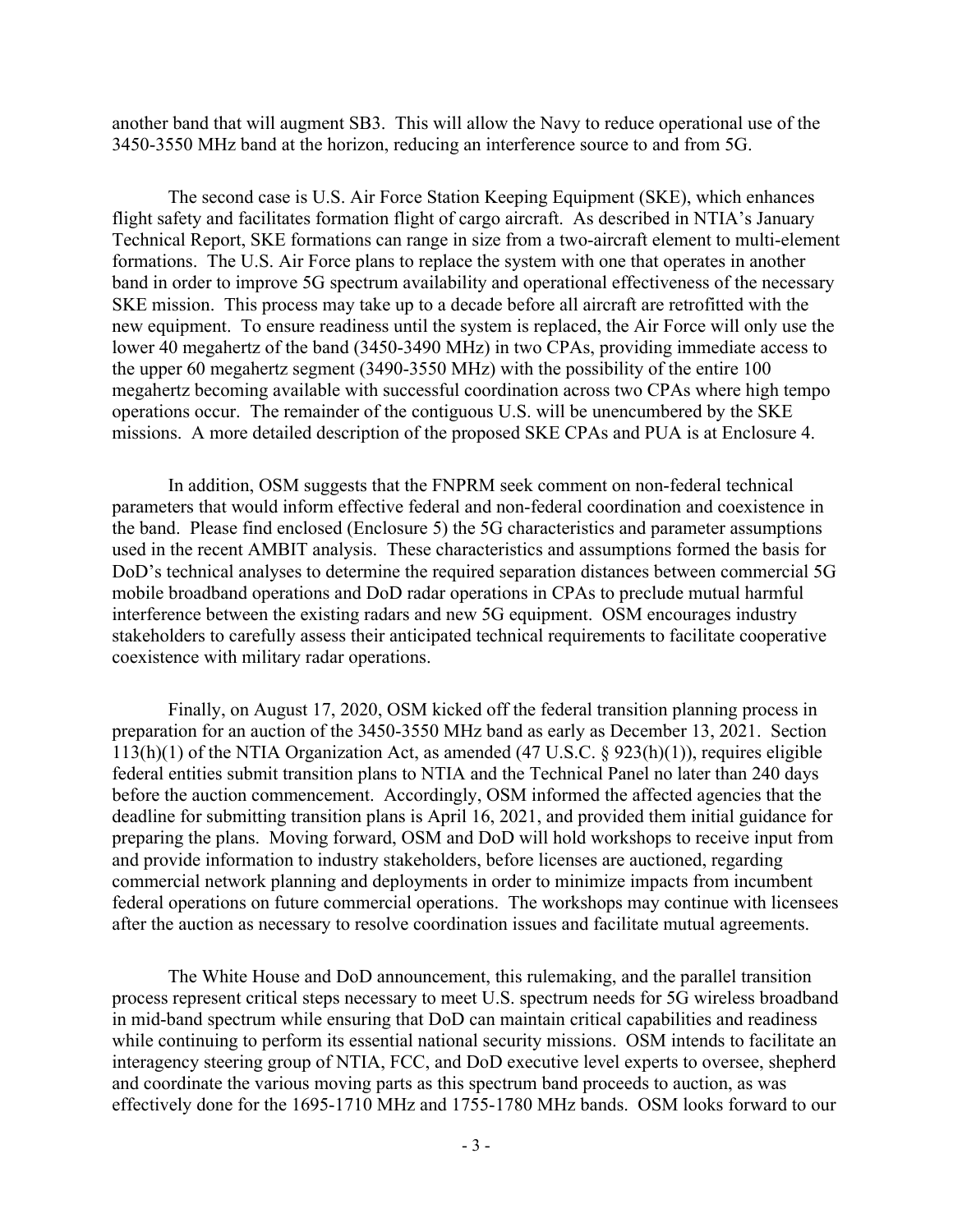further collaborative efforts in this important initiative. If you have any questions, please contact Peter Tenhula, OSM Deputy Associate Administrator, at ptenhula@ntia.gov or 202-482-9142.

> Sincerely, Charles Cooper

Digitally signed by Charles Cooper Date: 2020.09.08 21:49:26 -04'00'

 Charles Cooper Associate Administrator

Enclosures (5)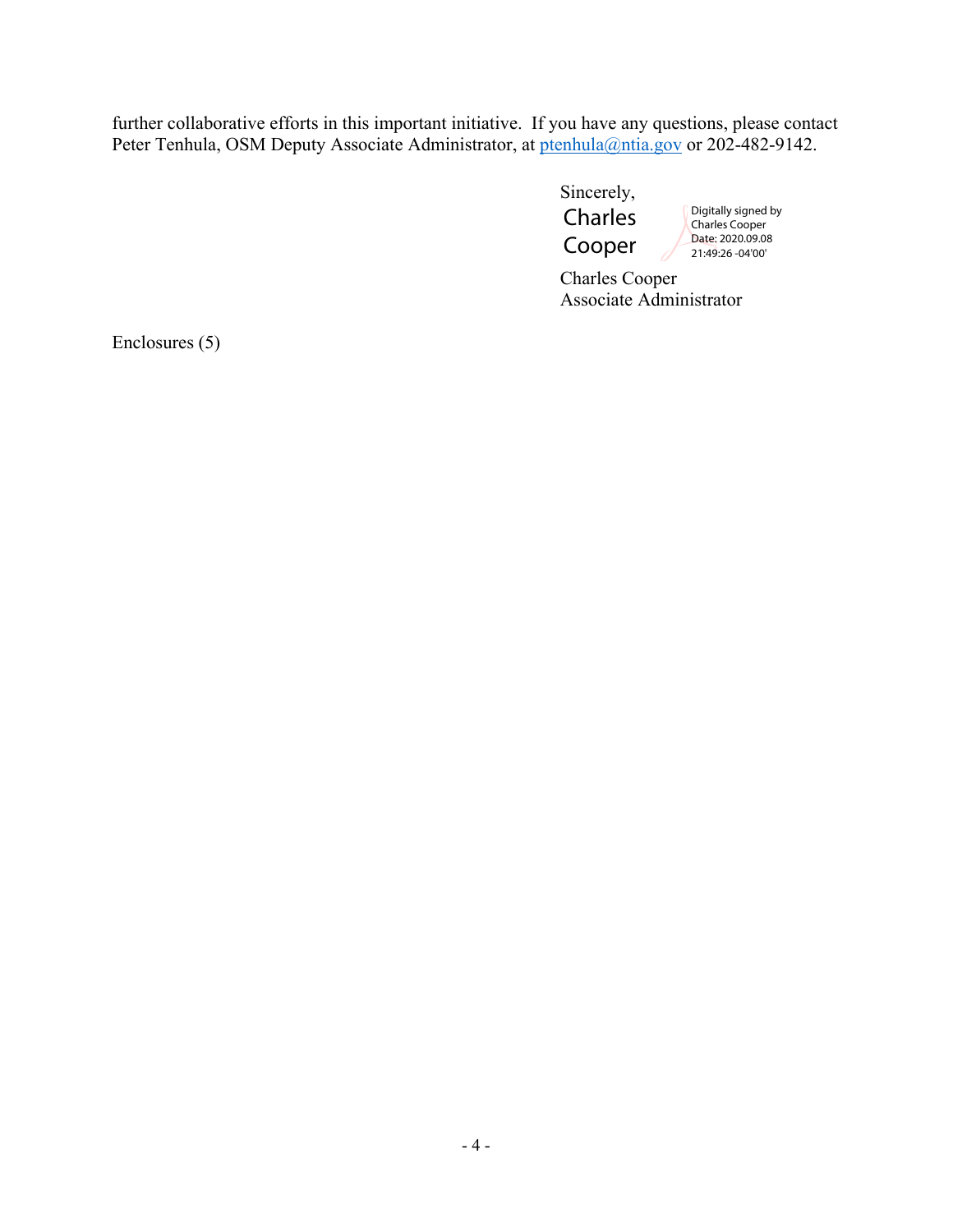**USXXX** In the 3450-3550 MHz band, the following provisions shall apply. In general, within the contiguous United States, the band is a shared co-primary allocation between the federal Radiolocation service and non-federal Fixed and Mobile, except aeronautical mobile, services. Federal operations in the 3450-3550 MHz band must protect non-federal operations from harmful interference, except under the following circumstances.

(a) Military Operational Need in National Emergency. In time of war or a threat of war, or a state of public peril or disaster or other national emergency (collectively "national emergency"), federal users are authorized to operate within the band as required to meet operational mission requirements. Upon notification, non-federal licensees shall terminate or otherwise adjust their operations to prevent harmful interference to the federal operations consistent with procedures established by the FCC in coordination with NTIA. During such operations and until the end of the national emergency, non-federal licensees must adjust their operations to enable federal use of the band and non-federal users may not claim protection from harmful interference.

(b) Cooperative Planning Areas. Cooperative Planning Areas are geographic locations in which non-federal operations shall coordinate with federal systems in the band to deploy nonfederal operations in a manner that shall not cause harmful interference to federal systems operating in the band. In such areas, operators of non-federal stations may be required to modify their operations (*e.g.*, reduce power, adjust antenna pointing angles, *etc.*) to limit emissions at certain locations and may not claim interference protection from federal systems. To the extent possible, federal use in Cooperative Planning Areas will be chosen to minimize operational impact on non-federal users. The table below identifies the locations of Cooperative Planning Areas. Cooperative Planning Areas may also be Periodic Use Areas as described in paragraph (c). Coordination between federal users and non-federal licensees in Cooperative Planning Areas shall be consistent with procedures established by the FCC in coordination with NTIA.

(c) Periodic Use Areas. Periodic Use Areas are geographic locations where non-federal operations in the band may not cause harmful interference to federal systems operating in the band for episodic periods. During these times and in these areas, federal users may require interference protection from non-federal operations. Non-federal operations may be required to temporarily modify their operations (*e.g.*, reduce power, adjust antenna pointing angles, *etc.*) to limit emissions, which may include restrictions on non-federal stations' ability to radiate at certain locations. During such episodic time periods, non-federal users in Periodic Use Areas must alter their operations to enable federal systems' use of the band, and during such times, non-federal users may not claim interference protection from federal systems. To the extent possible, federal use in Periodic Use Areas will be chosen to minimize operational impact to non-federal users. Coordination between federal users and non-federal licensees in Periodic Use Areas shall be consistent with procedures established by the FCC in coordination with NTIA. While all Periodic Use Areas are co-located with Cooperative Planning Areas, the exact geographic area used during periodic use may differ from the co-located Cooperative Planning Area. The geographic locations of Periodic Use Areas are identified in the table below. Restrictions and authorizations for the Cooperative Planning Areas remain in effect during periodic use unless specifically relieved in the coordination process.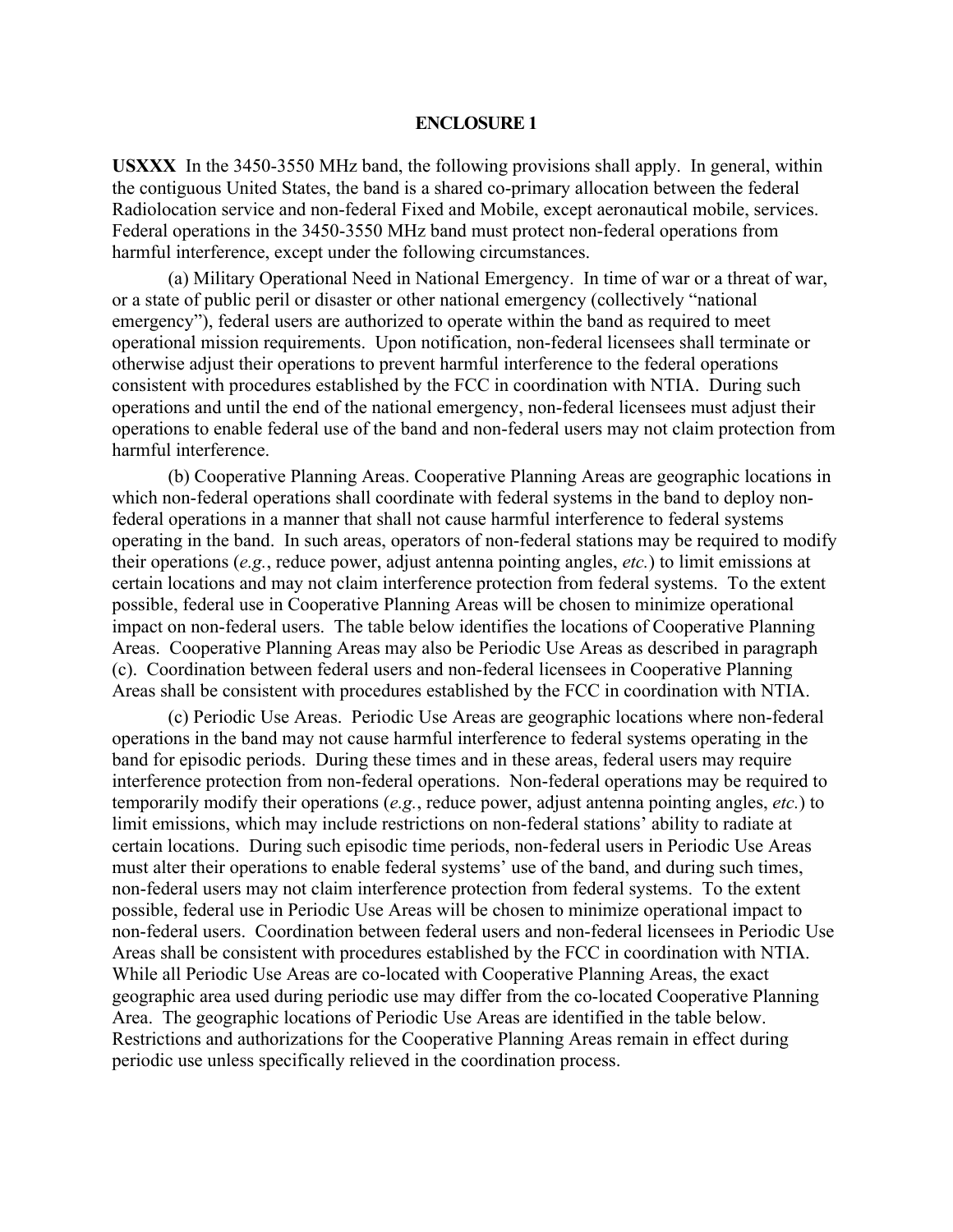| <b>Location</b> name                  | <b>State</b> | <b>CPA</b> | <b>PUA</b>                   |                                   |
|---------------------------------------|--------------|------------|------------------------------|-----------------------------------|
| Little Rock                           | <b>AR</b>    | Yes        |                              |                                   |
| Yuma Proving Grounds                  | AZ           | Yes        | Yes                          |                                   |
| Camp Pendleton                        | CA           | Yes        | $\overline{\phantom{a}}$     |                                   |
| <b>Edwards Air Force Base</b>         | CA           | Yes        | Yes                          |                                   |
| National Training Center              | CA           | Yes        | Yes                          |                                   |
| Naval Air Weapons Station, China Lake | CA           | Yes        | Yes                          |                                   |
| Point Mugu                            | CA           | Yes        | Yes                          |                                   |
| San Diego*                            | CA           | Yes        | $\overline{\phantom{a}}$     | Includes Point Loma SESEF range * |
| <b>Twentynine Palms</b>               | CA           | Yes        | $\overline{a}$               |                                   |
| Eglin Air Force Base                  | FL           | Yes        | Yes                          | Includes Cape Sand Blas site      |
| Mayport*                              | FL           | Yes        |                              | Includes Mayport SESEF range*     |
| Pensacola                             | ${\rm FL}$   | Yes        | Yes                          |                                   |
| Joint Readiness Training Center       | LA           | Yes        | Yes                          |                                   |
| Chesapeake Beach                      | <b>MD</b>    | Yes        | Yes                          |                                   |
| Naval Air Station, Patuxent River     | <b>MD</b>    | Yes        | Yes                          |                                   |
| St. Inigoes                           | <b>MD</b>    | Yes        | Yes                          |                                   |
| Bath                                  | ME           | Yes        | Yes                          |                                   |
| Pascagoula                            | MS           | Yes        | Yes                          |                                   |
| Camp Lejeune                          | NC           | Yes        | $\qquad \qquad \blacksquare$ |                                   |
| Cherry Point                          | NC           | Yes        | $\blacksquare$               |                                   |
| Fort Bragg                            | NC           | Yes        | Yes                          |                                   |
| Portsmouth                            | <b>NH</b>    | Yes        | Yes                          |                                   |
| Moorestown                            | NJ           | Yes        | Yes                          |                                   |
| White Sands Missile Range             | <b>NM</b>    | Yes        | Yes                          |                                   |
| Nevada Test and Training Range        | <b>NV</b>    | Yes        | Yes                          |                                   |
| Fort Sill                             | OK           | Yes        | Yes                          |                                   |
| Tobyhanna Army Depot                  | PA           | Yes        | $\qquad \qquad \blacksquare$ |                                   |
| Dahlgren                              | VA           | Yes        | Yes                          |                                   |
| <b>Newport News</b>                   | VA           | Yes        | Yes                          |                                   |
| Norfolk*                              | VA           | Yes        | $\blacksquare$               | Includes Fort Story SESEF range*  |
| Wallops Island                        | VA           | Yes        | Yes                          |                                   |
| <b>Bremerton</b>                      | <b>WA</b>    | Yes        | Yes                          |                                   |
| Everett*                              | <b>WA</b>    | Yes        |                              | Includes Ediz Hook SESEF range*   |

# **Table: Department of Defense Cooperative Planning Areas and Periodic Use Areas**

\*Includes Shipboard Electronic Systems Evaluation Facility (SESEF) attached to each homeport.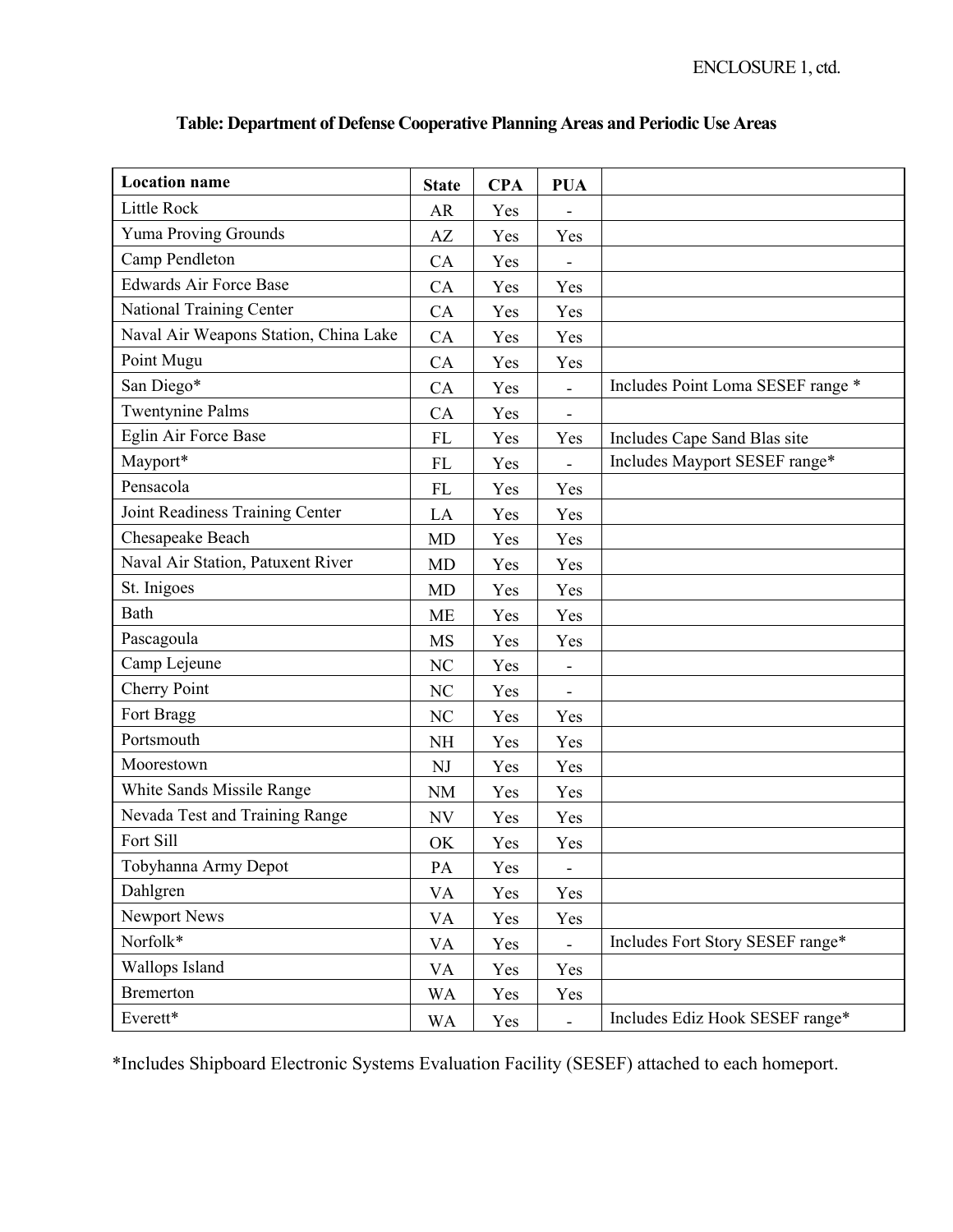# **Cooperative Planning Area (CPA)**

CPA Description: A CPA is a geographic location at which the DoD cannot vacate the 3450- 3550 MHz band entirely without compromising national security, readiness, or DoD capabilities. Each CPA serves two purposes. Within CPAs, DoD requires permanent authorization to radiate and may require protection from interference for DoD systems and non-federal operations may not claim interference protection from federal systems. Each CPA is required on a routine, ongoing basis.

NTIA and DoD will work cooperatively with the industry stakeholders and federal regulators in the coming months in advance of the auction, to identify methods to optimize the spectrum environment in ways that promote the greatest possible commercial use of the spectrum in the proposed license service areas and blocks, while also meeting DoD requirements. For each CPA surrounding a high-powered federal system, it is essential that non-federal systems be required to coordinate with DoD prior to the deployment of the non-federal networks to minimize the occurrence of damage to non-federal facilities and equipment.

Prior to the auction, NTIA and DoD will develop specific criteria for each CPA. These would include an understanding of the continued DoD operations (radiating), DoD protection criteria (as required), DoD areas of operation, and the affected license areas and blocks. These criteria will be published prior to the auction to provide prospective bidders with adequate information on the affect on each applicable license.

Coordination Procedures: DoD will establish coordination offices for the DoD and industry coordination, which will be published through NTIA.

DoD will work in cooperation with affected licensees to develop mutually acceptable coordination agreements with individual licensees to identify methods to further increase the commercial utility of the spectrum in and around each CPA. Development of successful coordination agreements may require tailored network solutions to maximize commercial spectrum access. Such agreements would potentially supersede the basic criteria established jointly by the Commission and NTIA. Prior to the development of mutually acceptable agreements, or if such agreements cannot be reached, the criteria established in final rules and a joint Public Notice would apply.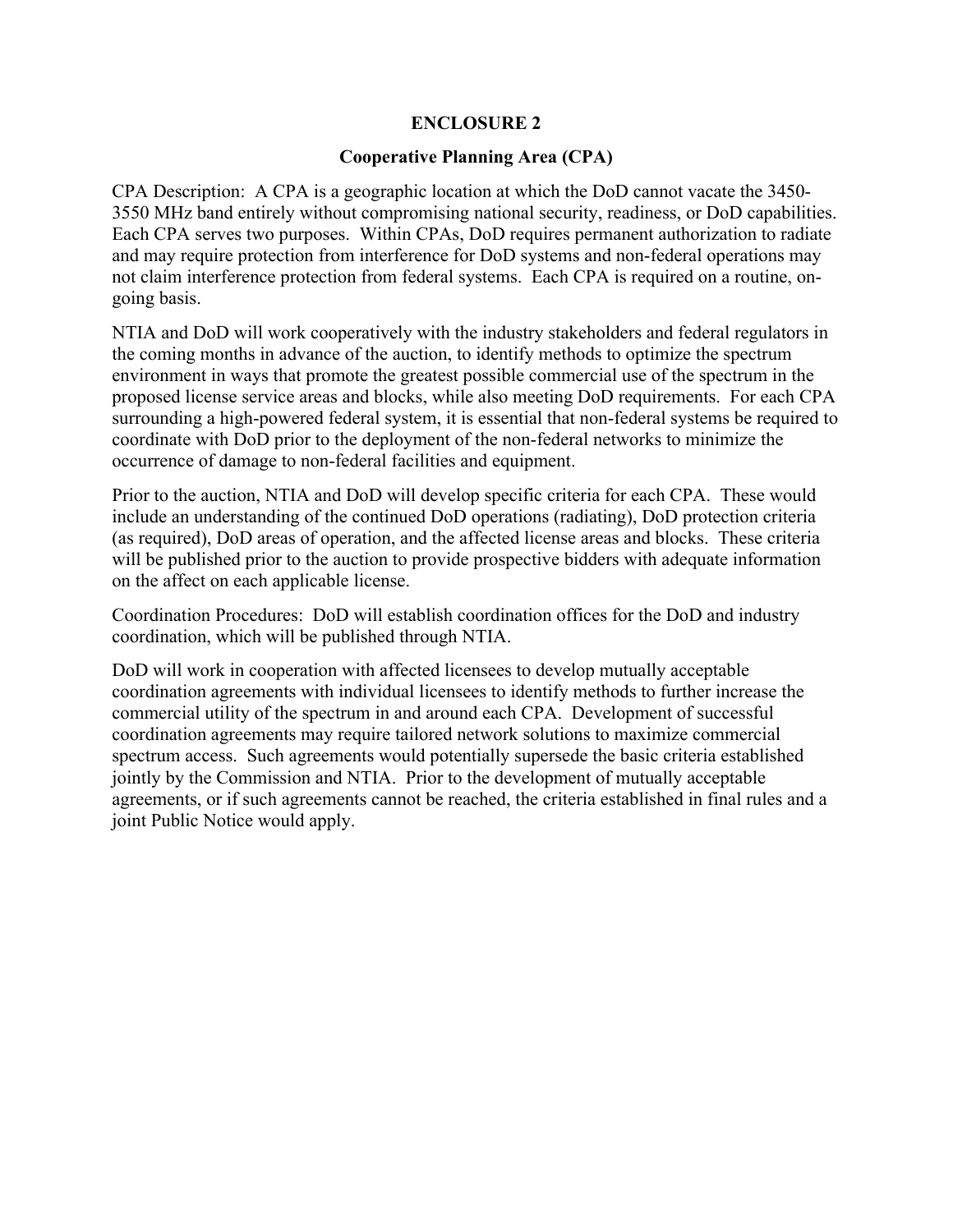# **Periodic Use Area (PUA)**

PUA Description: A PUA is a geographic location at which the DoD cannot vacate the 3450- 3550 MHz band entirely and without compromising national security, readiness, or DoD capabilities. Each PUA is co-located with a CPA, but the specific DoD areas of operation may vary. DoD requires periodic authorization to radiate and/or protection from interference and non-federal operations may not claim protection from DoD systems operating on or in the vicinity of each PUA. DoD's requirement is on a periodic basis and reflects a greater level of authorization to radiate and/or increased protection from interference than provided by the colocated CPA.

DoD proposes to work cooperatively with industry stakeholders in the coming months to identify methods to optimize the spectrum environment in ways that promote the greatest possible commercial use of the spectrum while also meeting DoD requirements in each PUA.

Specific minimum criteria for each PUA will be developed by DoD in cooperation with NTIA. These would include the same criteria as are established for each corresponding CPA including authorizations for continued DoD operations (radiating), DoD protection from interference, DoD areas of operation, and the affected licenses areas and blocks. Additionally, DoD will publish expected activation periods, the advanced notice which DoD must provide affected licensees when coordinating the activation of PUAs, and the method of coordinating via advance notification of affected licensees. The criteria will be published in the final rules and/or a Joint NTIA/FCC Public Notice.

Coordination Procedures: DoD would coordinate the activation of each PUA via advanced notification to affected licensees. As potentially there may be dozens of individual licensees, DoD cannot accommodate the activation period preferences of individual licensees.

Subsequent to the auction, DoD is willing to entertain the cooperative development of mutually acceptable coordination agreements with individual licensees to identify methods to further increase the commercial utility of the spectrum in the vicinity of PUAs. Such agreements would potentially supersede the basic criteria identified within the final rules and joint Public Notice. Prior to the development of mutually acceptable agreements, or if such agreements cannot be reached, the criteria established in final rules and a joint Public Notice would apply.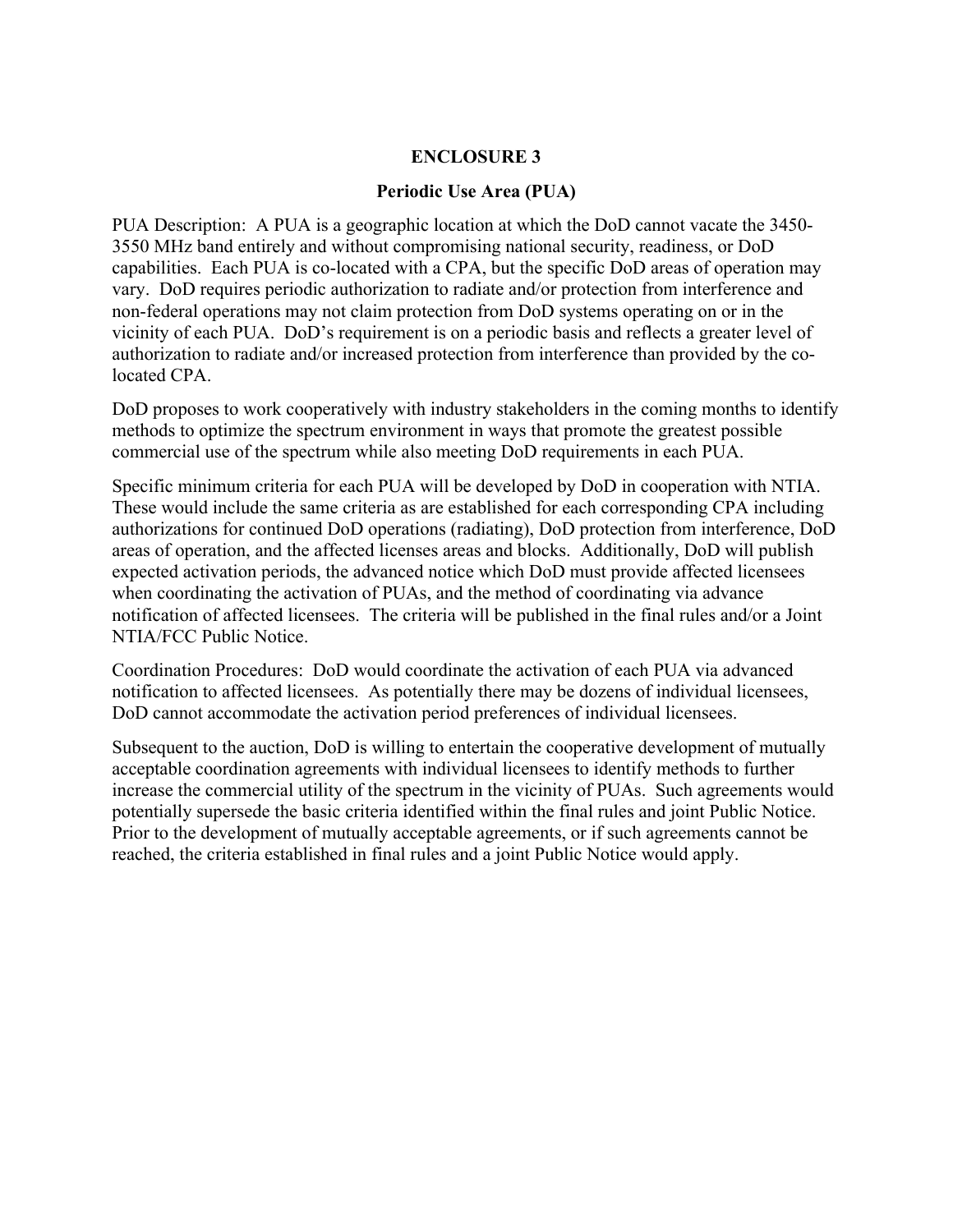#### **U.S Air Force Station Keeping Equipment**

The U.S. Air Force Station Keeping Equipment (SKE) enhances flight safety and facilitates the formation flight of cargo aircraft. SKE formations can range in size from a two-aircraft element to multi-element formations. The SKE system can operate on four channels, and two of the four are within the 3450-3550 MHz band. The number of formation flights required to maintain DoD readiness cannot be supported with only two channels. As a result the Air Force plans to replace the system with one developed to operate in another band in order to improve 5G spectrum availability and operational effectiveness of the necessary SKE mission. This replacement process may take up to a decade before all aircraft are retrofitted with the new equipment.

Prior to the system replacement, the reduction in available frequencies would impact the Air Force's ability to conduct certain training missions, and therefore the ability to maintain readiness. For this reason, the Air Force plans to mitigate the situation by working with industry stakeholders on sharing arrangements that will require two Cooperative Planning Areas, one of which is also a Periodic Use Area, in two regions of high-density training. Through this approach, the Air Force will enable 5G and maintain mission readiness.

Deployment of SKE is nationwide. However, one particular training location maintains high tempo 24/7 operations that dictates that the Air Force retain availability of three SKE channels to maintain readiness. As a result, in this region, 60 megahertz of spectrum will be available immediately to commercial 5G with the possibility of the full 100 megahertz of spectrum available provided commercial licensees can adjust their operations through the cooperative planning process to not interfere with the third SKE channel. The cooperative planning process would need to define the 5G operating parameters to prevent interference to the SKE system onboard aircraft during critical low altitude flights. Cooperative Planning Area documents would define these plans.

In a second region, 60 megahertz of spectrum can be provided immediately at all times with 100 megahertz available outside high tempo periodic SKE operations. In this case, 100 megahertz could be made available via cooperative planning as described in the paragraph above at all times. Alternatively, all 100 megahertz would be generally available 50 to 75 percent of the time, but non-federal access would be reduced to 60 megahertz on a scheduled basis to accommodate periodic high tempo operations. Cooperative Planning Area and Periodic Use Area documents would define these plans